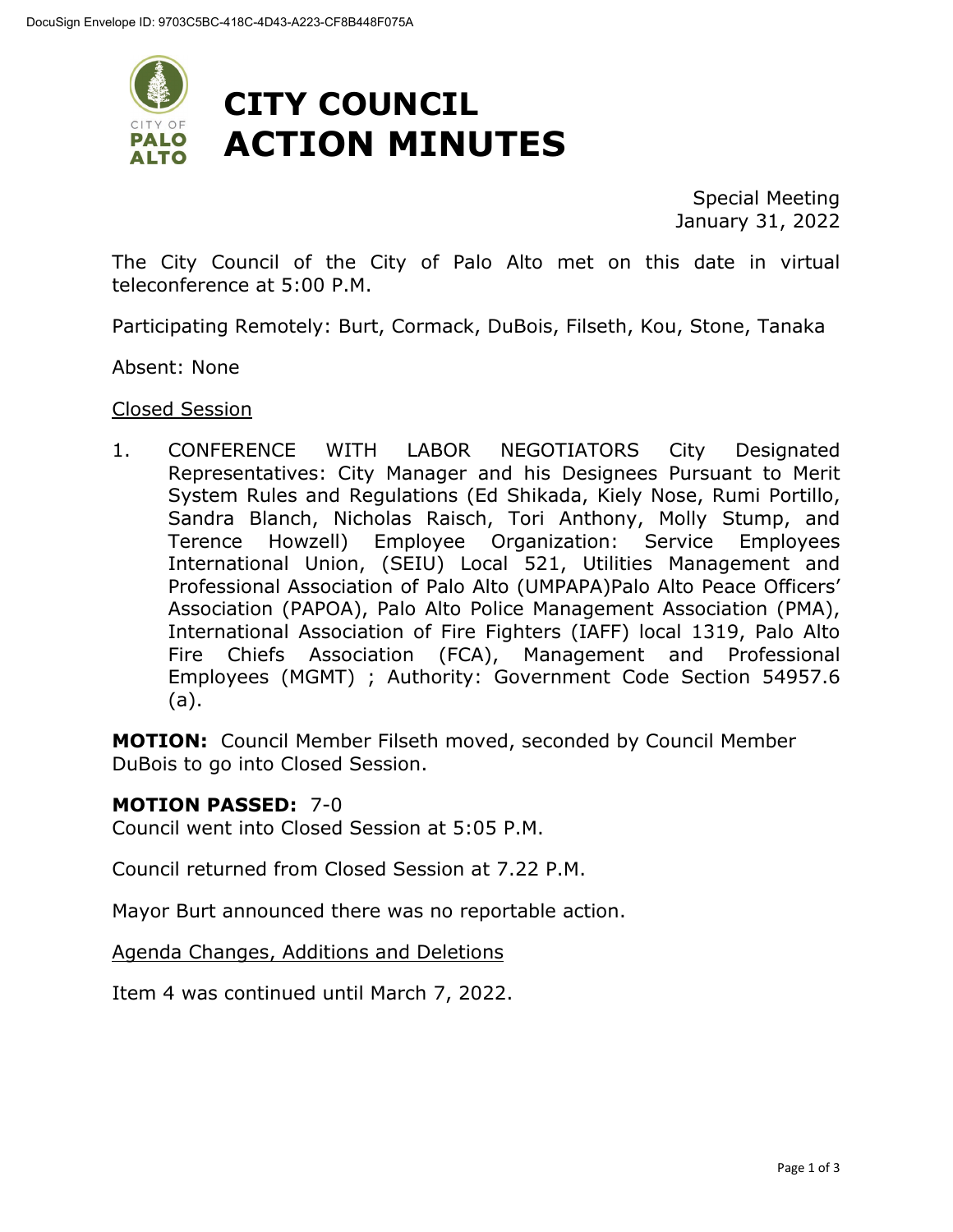## **ACTION MINUTES**

### Consent Calendar

2. Foothills Fire Mitigation and Safety Improvement Strategies, Staff Recommendations to City Council.

**MOTION:** Vice Mayor Kou moved, seconded by Council Member Stone, third by Mayor Burt to pull Agenda Item Number 2 from the Consent Calendar to be heard on a date uncertain.

#### Action Items

3. PUBLIC HEARING: Adoption of an Emergency Ordinance and Regular Ordinance Amending Palo Alto Municipal Code Section 9.68 (Relocation Assistance for No-Fault Evictions) by Reducing the Threshold for Applicability from 50 Units to 10 Units or a Lower Threshold. Environmental Assessment: Exempt pursuant to CEQA Guidelines Section 15061(b)(3).

**MOTION:** Council Member DuBois moved, seconded by Council Member Cormack to:

- A. Adopt **Emergency Ordinance 5543** lowering the threshold for relocation assistance from 50 units per property to 10 units per property for qualifying tenants as defined in the municipal code; and
- B. Adopt an ordinance lowering the threshold for relocation assistance from 50 units per property to 10 units per property for qualifying tenants as defined in the municipal code.

**MOTION PASSED:** 5-1-1, Tanaka no, Stone recused

4. Parks and Recreation Commission (PRC) Recommends that Council Direct Staff and the PRC to Assess and Conduct Public Outreach on a New Community Gymnasium Project in Palo Alto

This item was continued to March 7, 2022.

5. Colleagues Memo: Consider sale of up to 1 millions gallons per day (MGD) of Individual Supply Guarantee (ISD).

The Council deferred action on this item for future consideration.

Adjournment: The meeting was adjourned at 11:11 P.M in Honor of Public Work Engineering Department Staff Leonard Mello.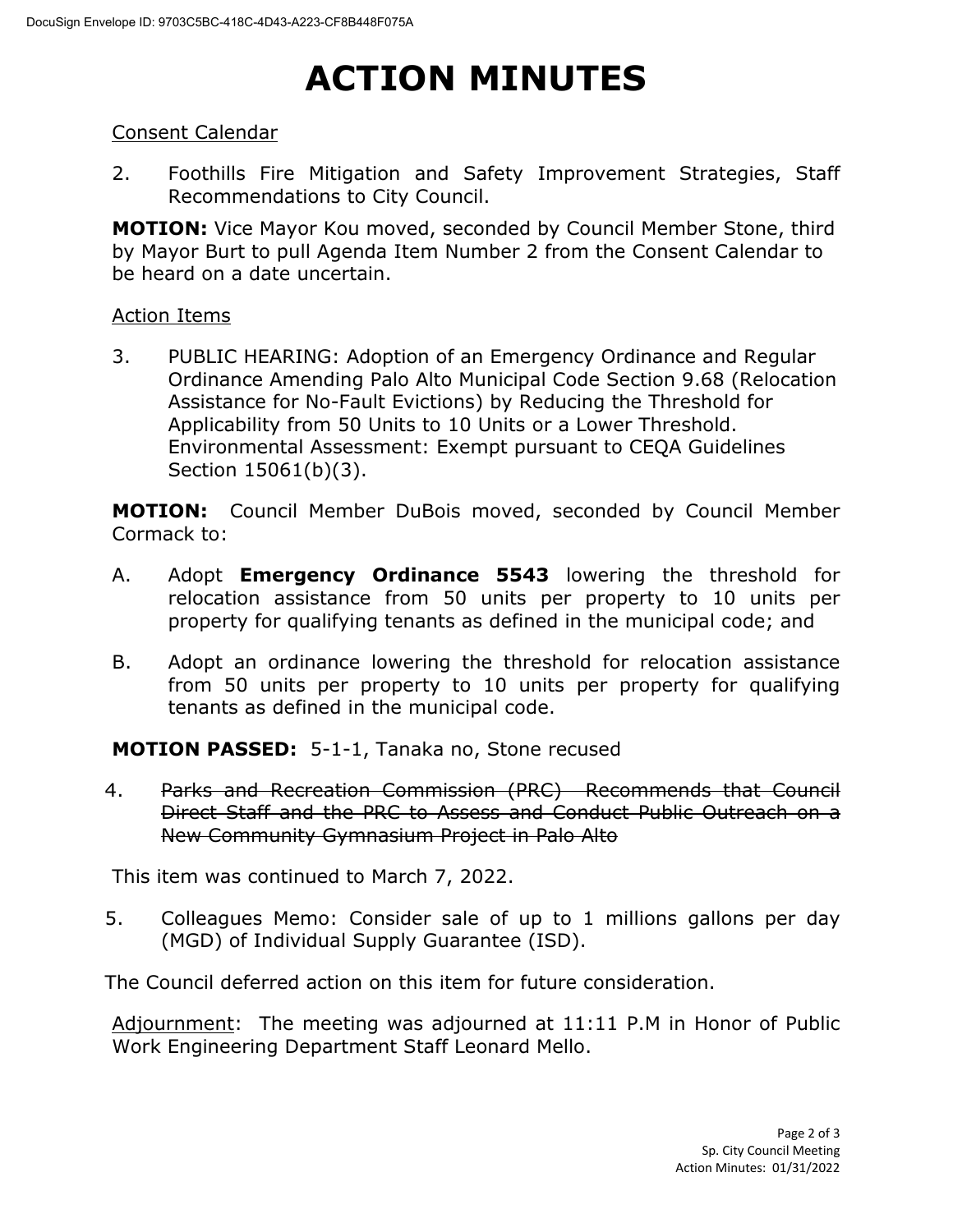### **ACTION MINUTES**

| ATTEST:           | APPROVED:        |
|-------------------|------------------|
| -DocuSigned by:   | -DocuSigned by:  |
| Lesley Milton     | Pat Burt         |
| - E56491CF3DB34FA | -ED9E9CFB89E64FF |

City Clerk Mayor

NOTE: Action minutes are prepared in accordance with Palo Alto Municipal Code (PAMC) 2.04.160(a) and (b). Summary minutes (sense) are prepared in accordance with PAMC Section 2.04.160(c). Beginning in January 2018, in accordance with [Ordinance No. 5423,](https://www.cityofpaloalto.org/files/assets/public/city-clerk/ordinances/ordinances-1909-to-present/ordinances-by-number/ord-5423.pdf) the City Council found action minutes and the video/audio recordings of Council proceedings to be the official records of both Council and committee proceedings. These recordings are available on the City's website.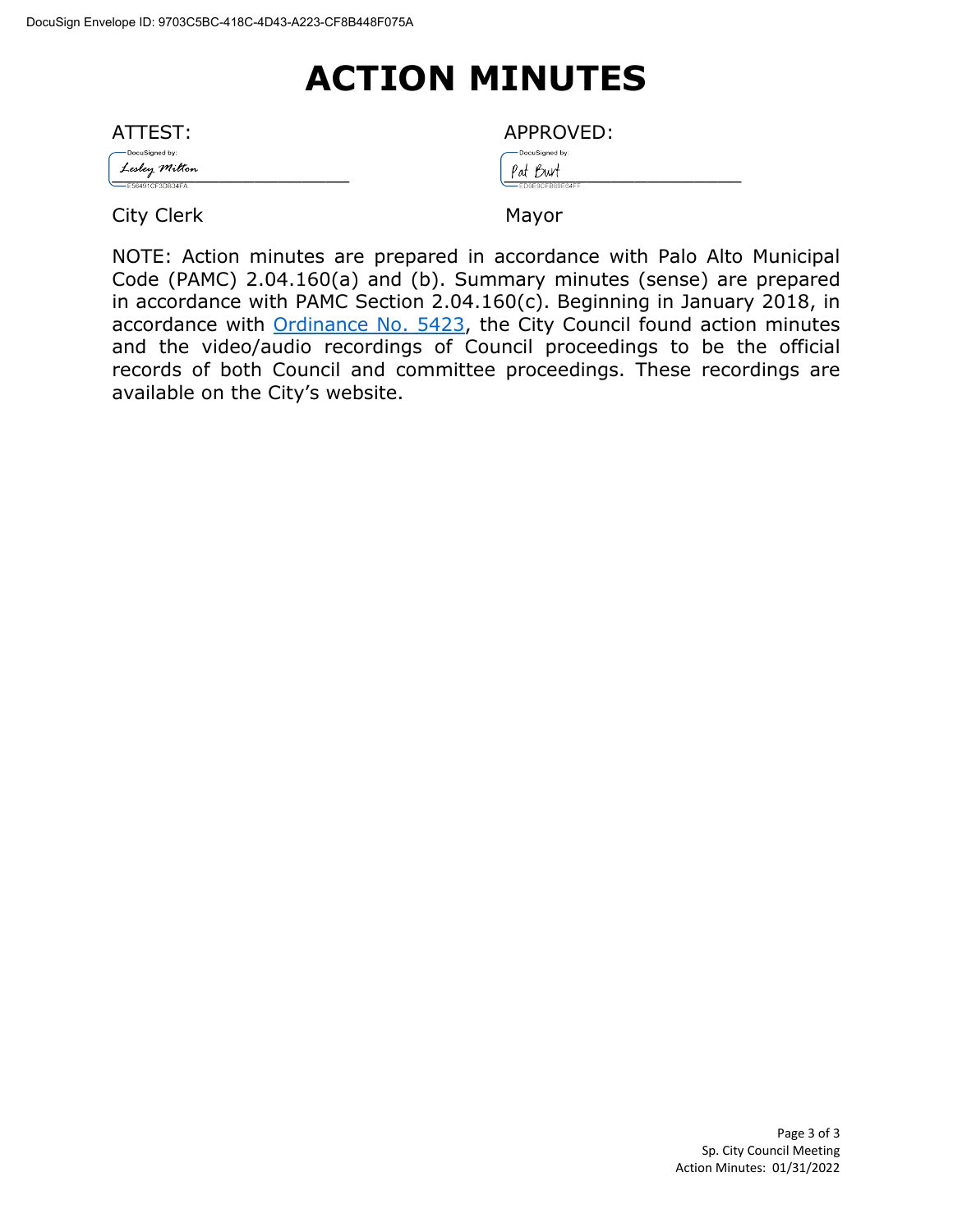### DocuSign

#### **Certificate Of Completion**

Envelope Id: 9703C5BC418C4D43A223CF8B448F075A Status: Completed Subject: Please DocuSign: 20220131amCCs.pdf Source Envelope: Document Pages: 3 Signatures: 2 Signatures: 2 Envelope Originator: Certificate Pages: 2 **Initials: 0** Initials: 0 **Danielle Kang** AutoNav: Enabled EnvelopeId Stamping: Enabled Time Zone: (UTC-08:00) Pacific Time (US & Canada)

#### **Record Tracking**

Status: Original 2/15/2022 10:53:26 AM Security Appliance Status: Connected Pool: StateLocal

#### **Signer Events Signature CONSISTENT <b>Signature Timestamp**

Pat Burt pat@patburt.org Mr Security Level: Email, Account Authentication (None) Signature Adoption: Pre-selected Style

#### **Electronic Record and Signature Disclosure:**  Not Offered via DocuSign

Lesley Milton Lesley.Milton@CityofPaloAlto.org City Clerk Security Level: Email, Account Authentication<br>(None)

DocuSigned by Lesley Milton -<br>E56491CF3DB34FA...

Signature Adoption: Pre-selected Style Using IP Address: 199.33.32.254

250 Hamilton Ave Palo Alto , CA 94301 Danielle.Kang@cityofpaloalto.org IP Address: 199.33.32.254

#### Location: DocuSign

Sent: 2/15/2022 10:55:13 AM Viewed: 3/1/2022 11:15:04 AM Signed: 3/1/2022 11:15:33 AM

Sent: 3/1/2022 11:15:35 AM Viewed: 3/1/2022 11:16:00 AM Signed: 3/1/2022 11:16:07 AM

#### **Electronic Record and Signature Disclosure:**  Not Offered via DocuSign

| In Person Signer Events             | <b>Signature</b> | Timestamp             |
|-------------------------------------|------------------|-----------------------|
| <b>Editor Delivery Events</b>       | <b>Status</b>    | Timestamp             |
| <b>Agent Delivery Events</b>        | <b>Status</b>    | Timestamp             |
| <b>Intermediary Delivery Events</b> | <b>Status</b>    | Timestamp             |
| <b>Certified Delivery Events</b>    | <b>Status</b>    | Timestamp             |
| <b>Carbon Copy Events</b>           | <b>Status</b>    | Timestamp             |
| <b>Witness Events</b>               | <b>Signature</b> | Timestamp             |
| <b>Notary Events</b>                | <b>Signature</b> | Timestamp             |
| <b>Envelope Summary Events</b>      | <b>Status</b>    | <b>Timestamps</b>     |
| <b>Envelope Sent</b>                | Hashed/Encrypted | 2/15/2022 10:55:13 AM |

Holder: Danielle Kang Danielle.Kang@cityofpaloalto.org Storage Appliance Status: Connected **Pool: City of Palo Alto** Location: DocuSign Location: DocuSign

# DocuSigned by:

Pat Burt ED9E9CFB89E64FF...

Using IP Address: 73.241.172.3